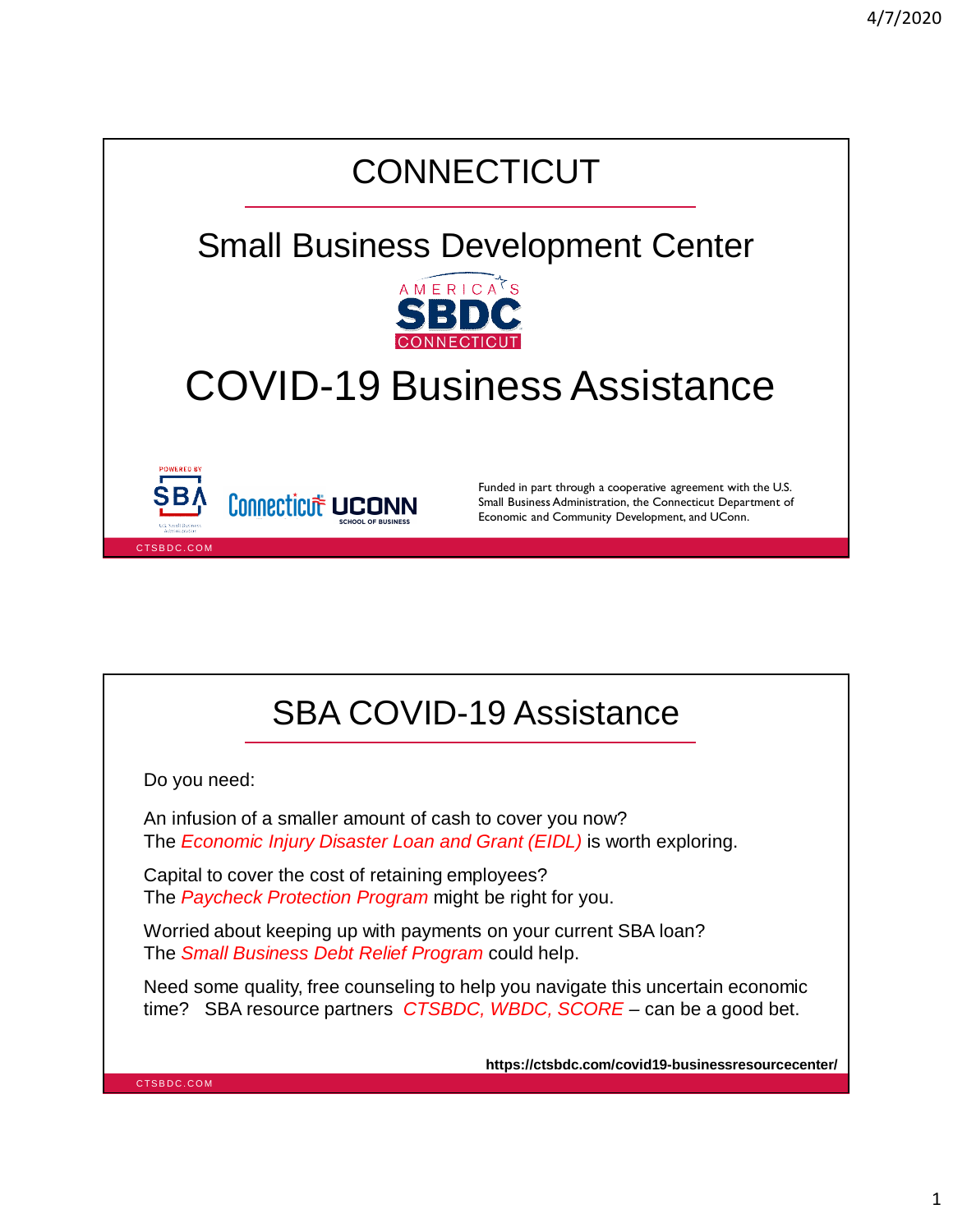

| To Apply, go to: https://covid19relief.sba.gov/#/                                                                                                                                                                                                                                                                                                                                                                                     |                                                                           |
|---------------------------------------------------------------------------------------------------------------------------------------------------------------------------------------------------------------------------------------------------------------------------------------------------------------------------------------------------------------------------------------------------------------------------------------|---------------------------------------------------------------------------|
| <b>U.S. Small Business</b><br><b>SBA</b><br>Administration                                                                                                                                                                                                                                                                                                                                                                            | <b>OMB Control #3247-0406</b><br>Expiration Date: 09/30/2020              |
| Disaster Loan Assistance<br>Federal Disaster Loans for Businesses, Private Non-profits, Homeowners and Renters                                                                                                                                                                                                                                                                                                                        |                                                                           |
| COVID-19 ECONOMIC INJURY DISASTER LOAN APPLICATION                                                                                                                                                                                                                                                                                                                                                                                    |                                                                           |
| $\Box$<br>$\frac{1}{2}$<br><b>BUSINESS INFORMATION</b><br>BUSINESS OWNERS INFORMATION<br>DISCLOSURES                                                                                                                                                                                                                                                                                                                                  | 脂<br>$\overline{\phantom{a}}$<br>ADDITIONAL INFORMATION<br><b>SUMMARY</b> |
| <b>STREAMLINED PROCESS REOUIREMENTS</b>                                                                                                                                                                                                                                                                                                                                                                                               |                                                                           |
| SBA is collecting the requested information in order to make a loan under SBA's Economic Injury Disaster Loan Program to the qualified entities listed in this application that<br>are impacted by the Coronavirus (COVID-19). The information will be used in determining whether the applicant is eligible for an economic injury loan. If you do not submit all<br>the information requested, your loan cannot be fully processed. |                                                                           |
| The Applicant understands that the SBA is relying upon the self-certifications contained in this application to verify that the Applicant is an eligible entity to receive the<br>advance, and that the Applicant is providing this self-certification under penalty of perjury pursuant to 28 U.S.C. 1746 for verification purposes.                                                                                                 |                                                                           |
| The estimated time for completing this entire application is two hours and ten minutes, although you may not need to complete all parts. You are not required to respond to<br>this collection of information unless it displays a currently valid OMB approval number.                                                                                                                                                               |                                                                           |
| <b>ELIGIBLE ENTITY VERIFICATION</b>                                                                                                                                                                                                                                                                                                                                                                                                   |                                                                           |
| <b>Choose One:</b>                                                                                                                                                                                                                                                                                                                                                                                                                    |                                                                           |
| Applicant is a business with not more than 500 employees                                                                                                                                                                                                                                                                                                                                                                              |                                                                           |
|                                                                                                                                                                                                                                                                                                                                                                                                                                       |                                                                           |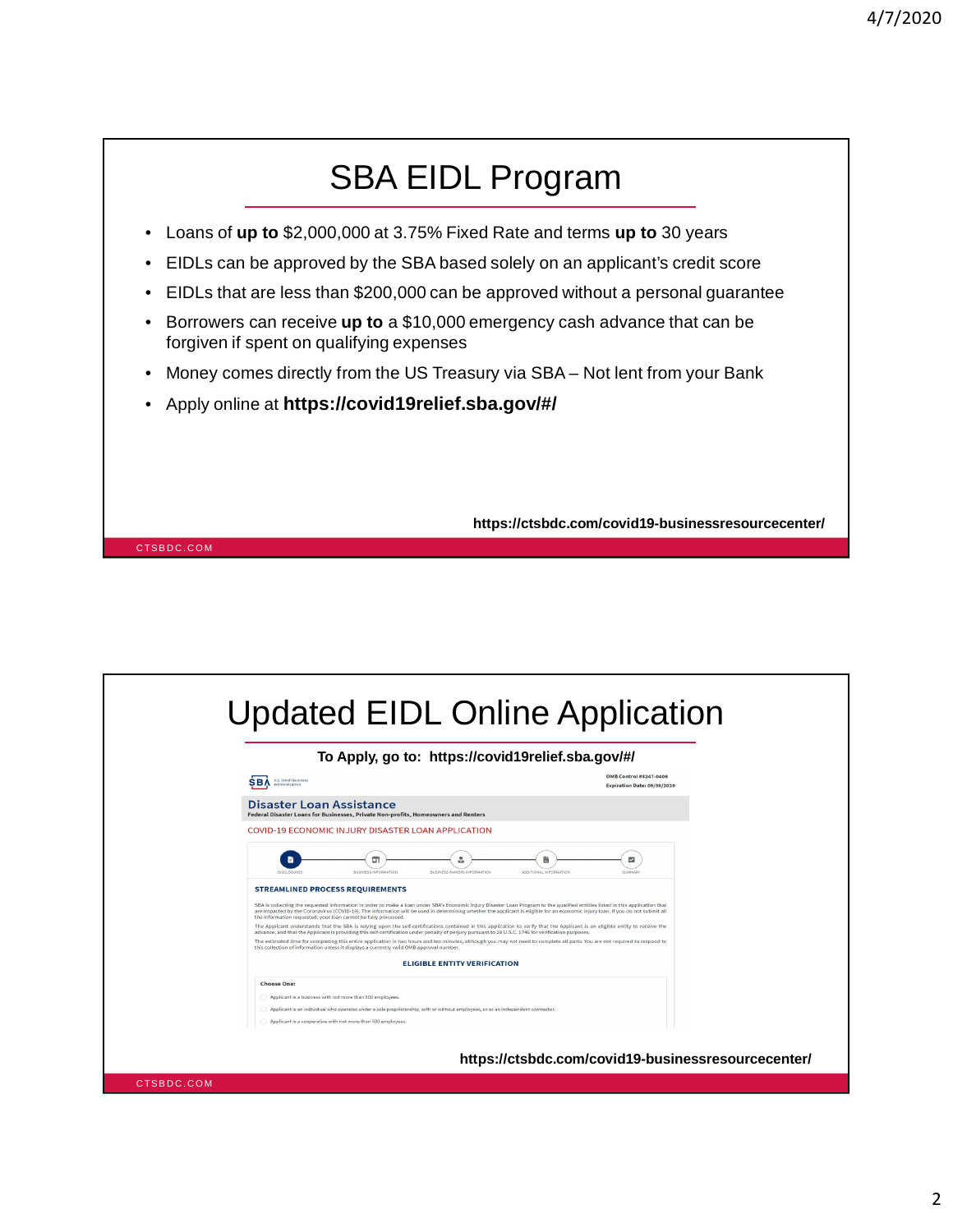# Paycheck Protection Program Loan

- Loans of **up to** \$10,000,000 at 0.5% Fixed Rate and terms of 2 years
- Max loan amount is 2.5 x Avg. Monthly Payroll prior to 2/15/2020
- The first six months of payments are deferred and loan can be forgiven
- Proceeds MUST be used for qualifying payroll and other expenses to be forgiven
- There are **NO** fees to the borrower SBA pays lender fees and lender is to pay agent fees (if any). Agents may **NOT** charge the borrower for loan assistance.
- Only **ONE** PPP Loan per borrower cannot renew or reapply for another loan

**https://ctsbdc.com/covid19-businessresourcecenter/**

CTSBDC.COM

# Paycheck Protection Program Loan

### **Allowable Use of Funds:**

Small businesses **MUST** use loan funds to cover only:

- Payroll costs (i.e., salaries, wages, vacation, parental, family, medical, or sick leave, severance, retirement benefits, and state or local taxes assessed on compensation)
- Costs related to group health care benefits (i.e., insurance premiums)
- Employee commissions and tips
- Interest on mortgage obligations (**not** principal)
- Rent, including rent under a lease
- **Utilities**
- Interest on other debt incurred prior to obtaining the loan (**not** principal)

For forgiveness, at least 75% of loan must spent on payroll

**https://ctsbdc.com/covid19-businessresourcecenter/**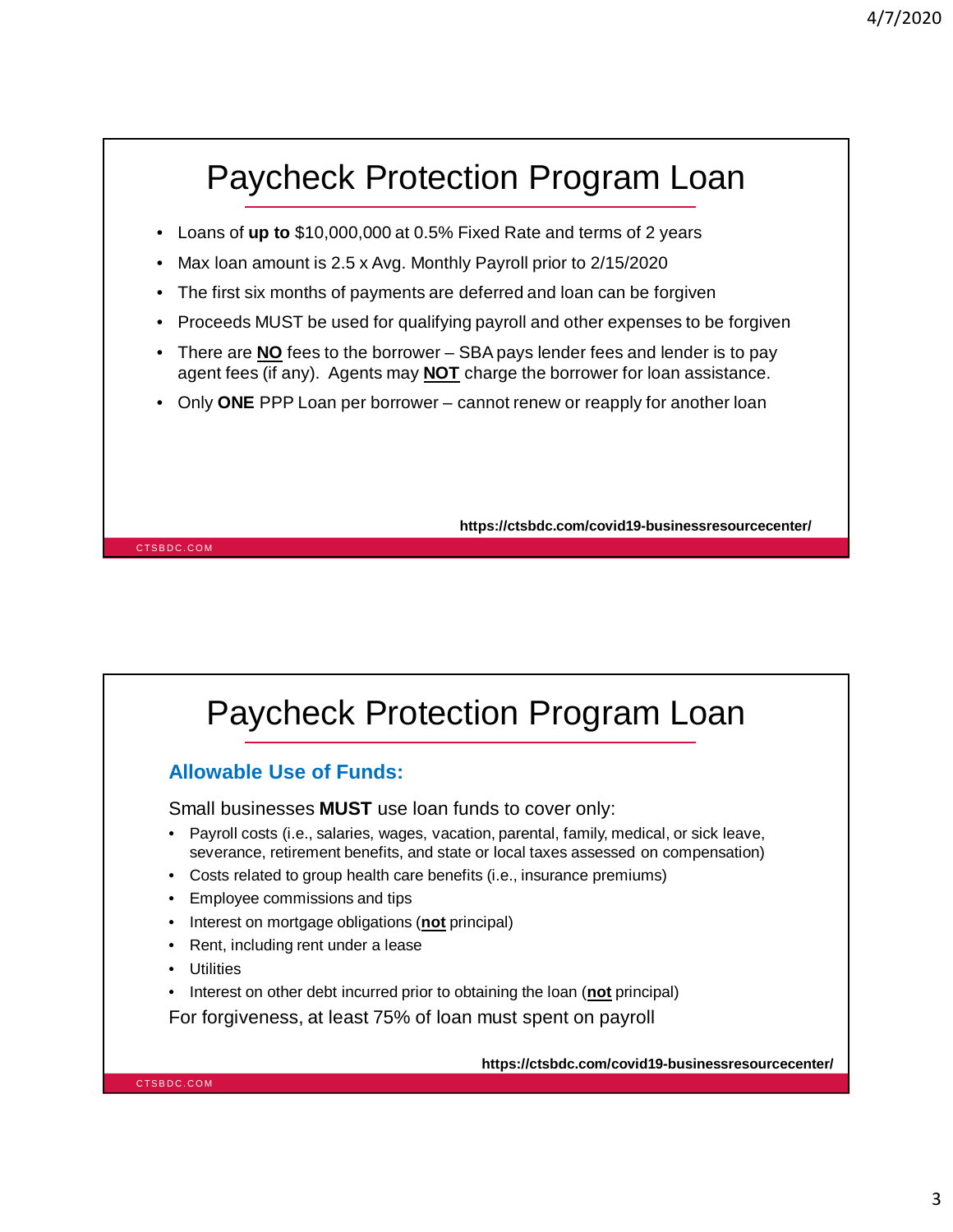# Paycheck Protection Program Loan

### **Who Can Borrow Under PPP:**

- Small Businesses
- Private Not-for-Profits
- Tribal businesses

CTSBDC.COM

- Veterans organizations
- Sole Proprietors with employees
- Independent Contractors
- Self-Employed (Gig Workers)
- Must have 500 or fewer Employees

**https://ctsbdc.com/covid19-businessresourcecenter/**

# Paycheck Protection Program Loan

**Applicants should gather the following information needed to apply:**

- 2019 tax returns or 2019 year-end balance sheet and profit loss statements
- Last 4 quarters of payroll forms (941)
- Verification of the number of employees and payroll incurred over the most recent 12-month period identifying employees in excess of \$100,000
- Forms 1099-MISC for self-employed individuals
- Health insurance and retirement plan company conrtibutions
- Business entity documents e.g.: Articles of Organization or Charter

**https://ctsbdc.com/covid19-businessresourcecenter/**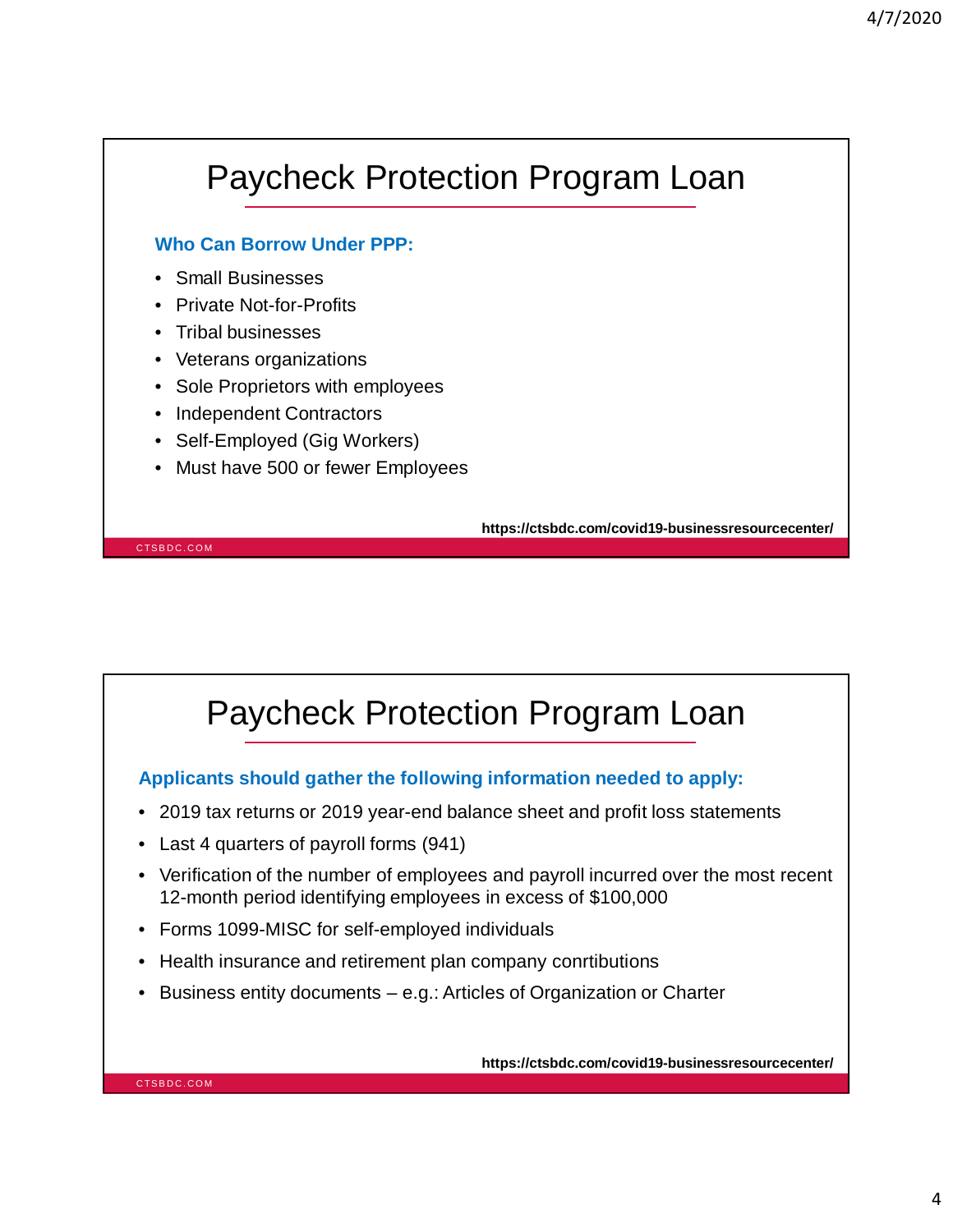## CTSBDC.COM Paycheck Protection Program Loan **https://ctsbdc.com/covid19-businessresourcecenter/ Some questions being asked… How do I get forgiveness on my PPP loan?** You must apply through your lender for forgiveness on your loan. In this application, you must include: • Documentation verifying the number of employees on payroll and pay rates, including IRS payroll tax filings and State income, payroll and unemployment insurance filings. • Documentation verifying payments on covered mortgage obligations, lease obligations, and utilities. • Certification from a representative of your business or organization that is authorized to certify that the documentation provided is true and that the amount that is being forgiven was used in accordance with the program's guidelines for use.

# Paycheck Protection Program

#### **Can I get more than one PPP loan?**

**No, an entity is limited to one PPP loan**. Each loan will be registered under a Taxpayer Identification Number at SBA to prevent multiple loans to the same entity.

#### **Where do I go to get a PPP loan?**

**All current SBA 7(a) lenders are eligible lenders for PPP.** The Department of Treasury will also be in charge of authorizing new lenders, including nonbank lenders, to help meet the needs of small business owners

#### **How does the PPP loan coordinate with SBA's existing loans?**

**Borrowers may apply for PPP loans and other SBA financial assistance, including Economic Injury Disaster Loans (EIDLs),** 7(a) loans, 504 loans, and microloans, and also receive investment capital from Small Business Investment Corporations (SBICs).

However, you **cannot use your PPP loan for the same purpose as your other SBA loan(s)**. For example, if you use your PPP to cover payroll for the 8-week covered period, you cannot use a different SBA loan product for payroll for those same costs in that period, although you could use it for payroll not during that period or for different workers.

**https://ctsbdc.com/covid19-businessresourcecenter/**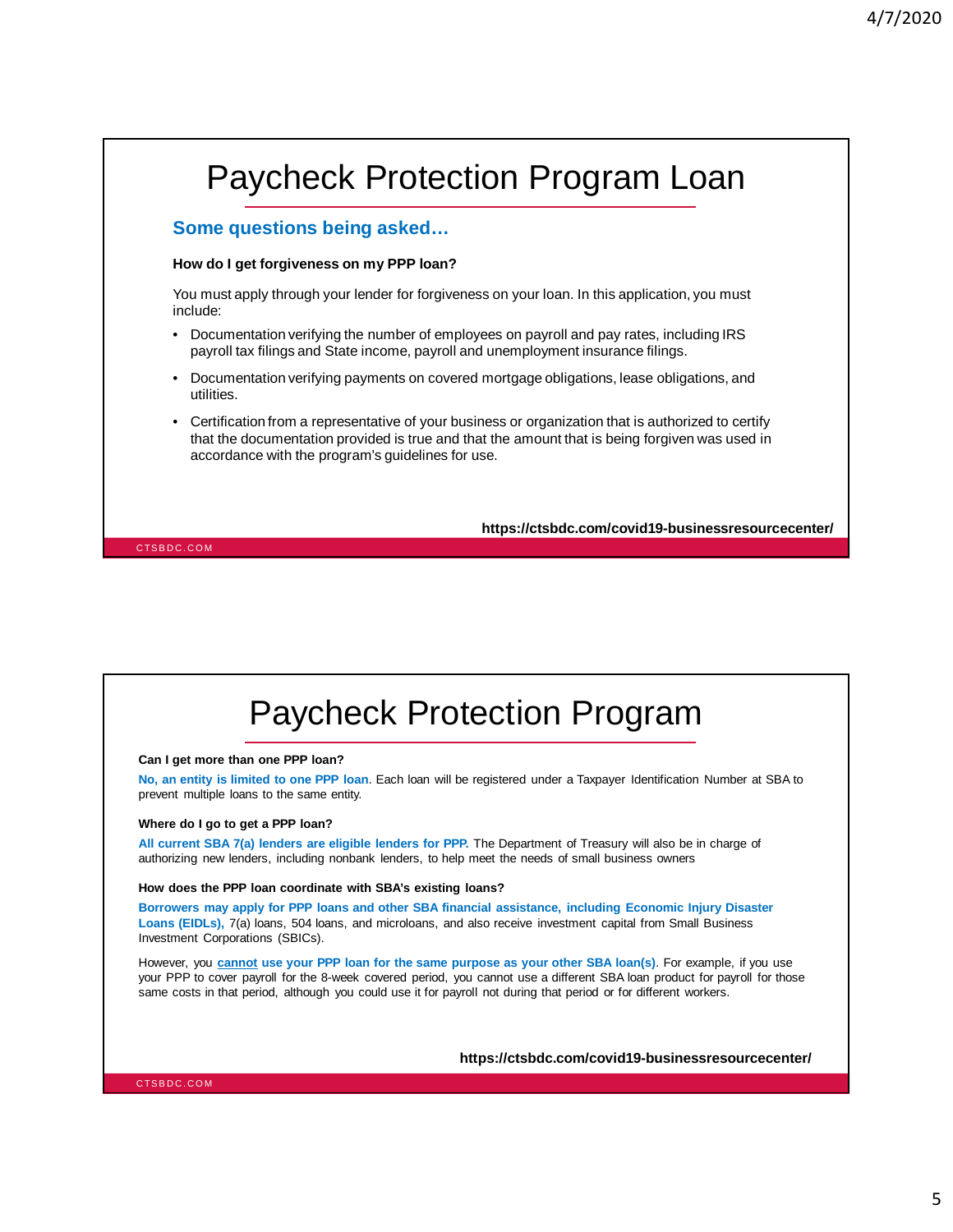# Small Business Debt Relief Program

### **Who can Use it:**

- Businesses with **Existing Non-Disaster** SBA backed 7(a), 504 and Microloan Loans
- New borrowers of these Non-Disaster loans within 6 months of CARES Act signing

### **What is NOT Covered:**

• EIDL & PPP Loans - They have their own terms and are not eligible for Debt Relief

### **What it Provides:**

- Six months of principal, interest and fees on each loan are paid by SBA to Lenders
- You must request relief from your SBA Lender for each eligible loan

CTSBDC.COM

# How CTSBDC Will Help

### **We Provide…**

- No-cost, confidential advise and guidance through our 14 advisors around CT
- Assistance to all small businesses and 1099 contractors/self-employed with selecting the best option(s) for their business
- Help to complete your loan application(s) and understand the process
- Coordination with WBDC, SCORE, and state & local economic development offices

### **We Have…**

- Assisted clients in obtaining over \$49M in capital in 2019
- Helped launch 140 new businesses in 2019

**https://ctsbdc.com/covid19-businessresourcecenter/**